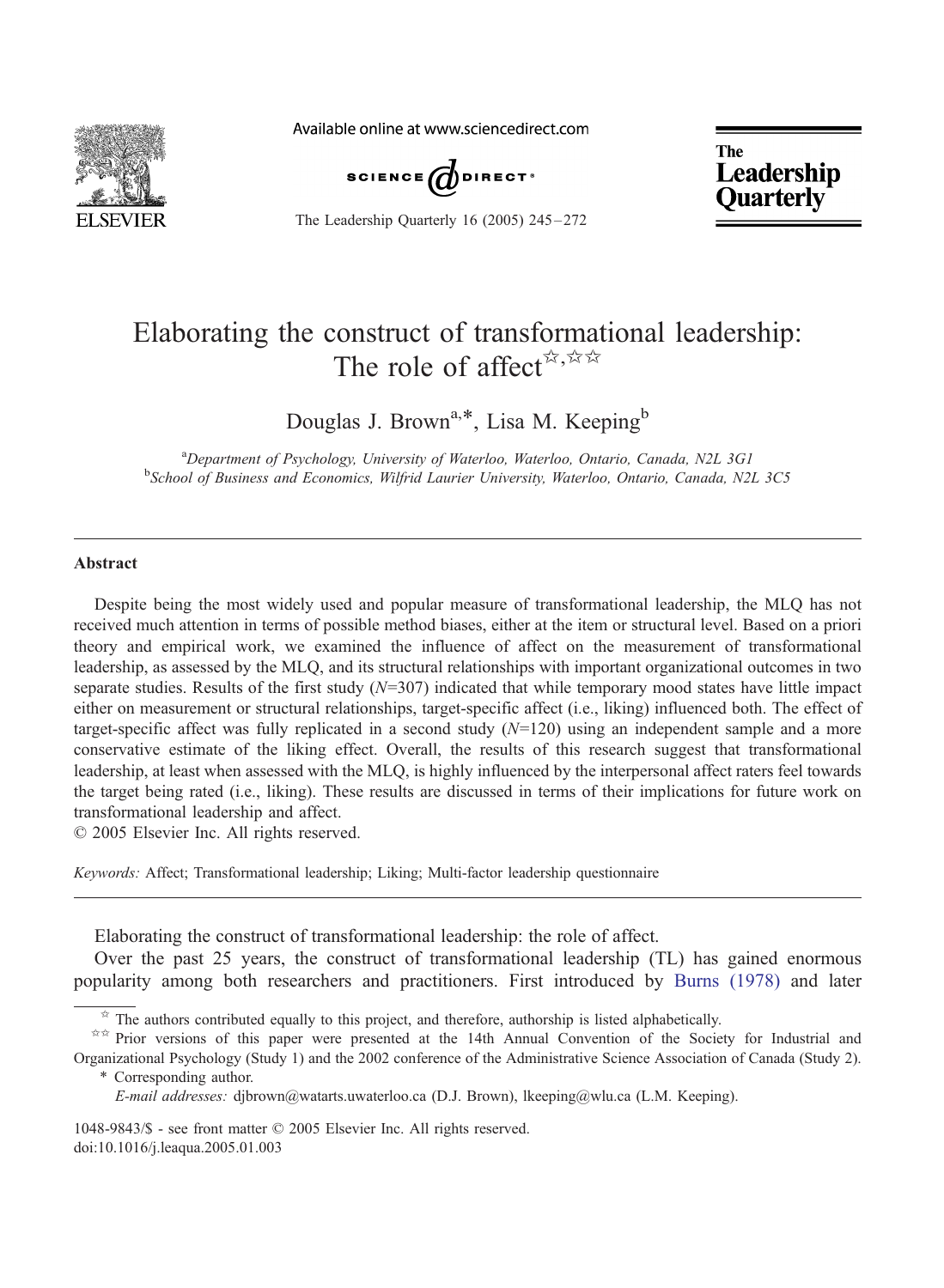elaborated by [Bass \(1985\),](#page--1-0) TL is characterized by a leader's ability to articulate a shared vision of the future, intellectually stimulate employees, and attend to individual differences in employees ([Lowe,](#page--1-0) Kroeck, & Sivasubramaniam, 1996). Most commonly, TL has been operationalized with the Multifactor Leadership Questionnaire (MLQ) developed by [Bass and Avolio \(1995\).](#page--1-0) According to these authors, TL can be divided into five subdimensions: idealized influence-attributed, idealized influence-behavioral, inspirational motivation, intellectual stimulation, and individualized consideration. Research with the MLQ clearly demonstrates that perceptions of TL are positively related to a wide assortment of organizational outcomes and that these relationships are highly robust, generalizing across organizational levels, cultures, and sample populations ([Bass, 1997\)](#page--1-0).

Although considerable attention has been devoted to examining the relationships between TL and organizational outcomes, surprisingly, less work has focused on understanding why these relationships exist ([Bass, 1999\)](#page--1-0). One impediment to advancement in this arena appears to lie in the fact that researchers have focused almost exclusively on issues of substantive validity to the detriment of construct validity ([Schwab, 1980\)](#page--1-0). In particular, although enormous energy has been devoted to documenting the factor structure of the MLQ and its associated outcomes, far less attention has been paid to understanding how method biases may impact responses to the MLQ or how these method biases may affect its relationship with other substantive constructs ([Bass & Avolio, 1989\)](#page--1-0). This deficit is significant not only from a research perspective, but also from a practical one, given that the dimensions and behavioral content of the MLQ serve as the foundation for many applied leadership training interventions (e.g., [Barling, Weber, & Kelloway, 1996; Dvir, Eden, Avolio, & Shamir, 2002\)](#page--1-0). Such widespread usage suggests that it is imperative for scholars to firmly understand this construct and what is being assessed with its most popular measure ([Schwab, 1980\)](#page--1-0). It was within the spirit of this purpose that the current studies were conducted: scrutinizing the TL construct itself, as it is assessed by the MLQ.

Given that much of the support for TL hinges upon subordinate-generated ratings utilizing the MLQ ([Lowe et al., 1996\)](#page--1-0), a clear understanding of the TL literature cannot be disassociated from what is known about the factors that influence subordinates' ratings. This is particularly important given that previous research has found that TL operates on an individual level, and exists in the "eye" of the beholder" ([Yammarino & Dubinsky, 1994,](#page--1-0) p. 805). Thus, raters and influences on the rating process may have particularly profound effects on what has been uncovered to date. In the current paper, we examine one potential influence on TL ratings: affect. Using SEM techniques previously outlined by Williams and his colleagues (e.g., [Williams, Gavin, & Williams, 1996\)](#page--1-0), we assess the degree to which affect influences both MLQ ratings and the substantive relationships between TL and organizational outcomes. To this end, we first outline prior work that supports the need to consider general and target-specific affect when utilizing subordinate-generated leadership ratings. Next, we present the findings from two investigations that examined the impact of affect on TL ratings and the relationship between TL and relevant outcomes. Finally, we discuss our findings in terms of their implications for TL.

## 1. Affect and transformational leadership ratings

What factors influence how respondents generate TL ratings? Proponents of TL suggest that MLQ ratings reflect judgments based on the behavior of the leader in question, in large part due to the fact that